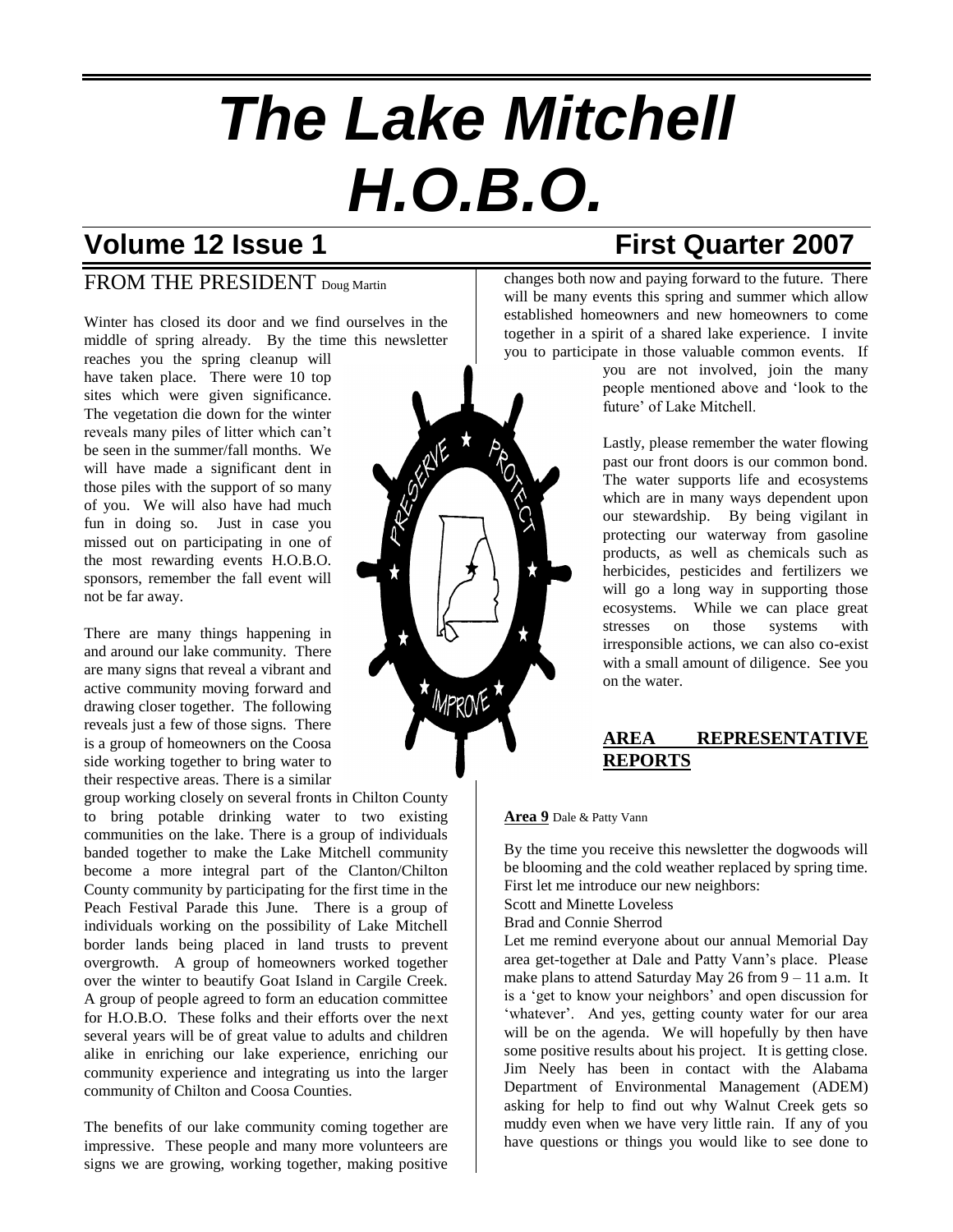make our area a better place please call me. I hope to see everyone Saturday, May 26.

#### **Area 10** Roxanne & Doug Martin

Springtime has arrived and summer is just around the corner. Thanks to our neighbors that have joined H.O.B.O. this year, Area 10 has more participants in H.O.B.O. than ever before. As the lake gets busy, please be mindful of other boaters and homeowner's piers. *Please Be Courteous.* 

Doug and I have a new addition to our family; our daughter Monica gave us our first granddaughter in November. We hope that you guys will stop by and visit with us while you are out cruising the lake.

The county water project is still moving forward with the group working with the county and homeowners to gather information and possible funds to make our dream of county water a reality. We appreciate all the work that has been done.

We anticipate having a spring get together in April for Area 10, plans will be announced. We look forward to seeing everyone back on the lake. Please let us know if we can be of any assistance.

#### **Area 15** Anita & Jerry Lawson

Summer is fast approaching. Dogwoods are blooming. Our new neighbors Mark & Brenda Sullivan have taken over their home now, also Laythe and Frances Sykes, as well as Greg Tossey are new to Lake Mitchell.

Lake Mitchell Water is working hard to get our city water supply in. If you need any information on this project, please do not hesitate to call me or Matt Turpin with your questions. The price can only go up as costs go up.

We lost one of our dearest neighbors recently, Mary Robbins. She played a big part in H.O.B.O. until her illness would not let her. I know most of you saw her fishing as this was her passion, as well as tending her flowers, and arts and crafts. Honestly, there was not much Mary did not enjoy about life. She was either building a rock wall, sewing, helping Tommy and Rita with photography, cooking, or fishing. Always busy.

I bet she will be as busy in heaven as she was on earth. We will miss her.

See you this summer.

#### **COMMITTEE REPORTS**:

**Water Quality Report** Sam Piccolo, Chairman

| <b>PARAMETER</b>         | <b>ACCEPTABLE</b><br><b>RANGE</b> | <b>SIX SITE</b><br><b>AVERAGE</b> |
|--------------------------|-----------------------------------|-----------------------------------|
| Dissolved O <sub>2</sub> | $5-9$                             | 8.98                              |
| pН                       | $6.5 - 8.2$                       | 7.63                              |
| Alkalinity               | $20+$                             | 43.42                             |
| <b>Hardness</b>          | 10 - 120                          | 48.95                             |

Quarterly Report Average Water Quality

A low **dissolved oxygen** level indicates a demand on the oxygen in the system. Pollutants such as inadequately treated sewage as well as decaying natural organic matter can cause low oxygen levels. The **ph** scale ranges from very acidic such as battery acid to very basic such as household lye. The midsection of the scale between 6.5 to 8.2 is optimal for most organisms. If a body of water has an abundance of buffering materials causing high **total alkalinity**, it is more stable and resistant to ph changes. When alkalinity is above 20mg/l there is a marked increase in nutrient utilization**. Hardness** refers primarily to the amount of calcium and magnesium, which enters the water mainly by leaching of rocks. Both minerals are essential to the development and growth of aquatic plants and animals.

#### **Fireworks Committee** Jim McCormick

#### *FIREWORKS SHOW JULY 3, 9:00 PM!*

Wow! I can't believe it either. This will be our  $20<sup>th</sup>$  year celebrating Independence Day at the lake with our fireworks show. Cargile Creek will get BRIGHT and LOUD once again. This year we will celebrate on Tuesday July 3, at 9:00 pm.

Every year we strive to improve on the previous year and this show promises to be the best yet. We have filed for approval with ATF as well as with the State Fire Marshall's office for the required permits. These should be approved soon and we will then place our orders for the fireworks. Most of the shell selections have been made but there will be some fine tuning as we get closer. This year you will see fireworks from Germany, France, China, Japan and good ole USA.

Once again the music can be heard over our large sound system as well as the simulcast on the radio at 96.9 FM.

Please be careful coming and going Tuesday night. There are usually a lot of boats in a small area so be considerate. Also don't get too close to the shooting site. For one reason, the view isn't as good and two, you may get shot!

#### **Marine 9 Report** Terry Bates

Due to a problem with a propeller, Marine 9 was out of service from March 15 through March 19.

Springtime is here and a lot of us are outside cleaning, raking leaves, and just enjoying the warmer weather. I'd like to take this opportunity to remind everyone to be safe if you're planning any outdoor burning of leaves, limbs,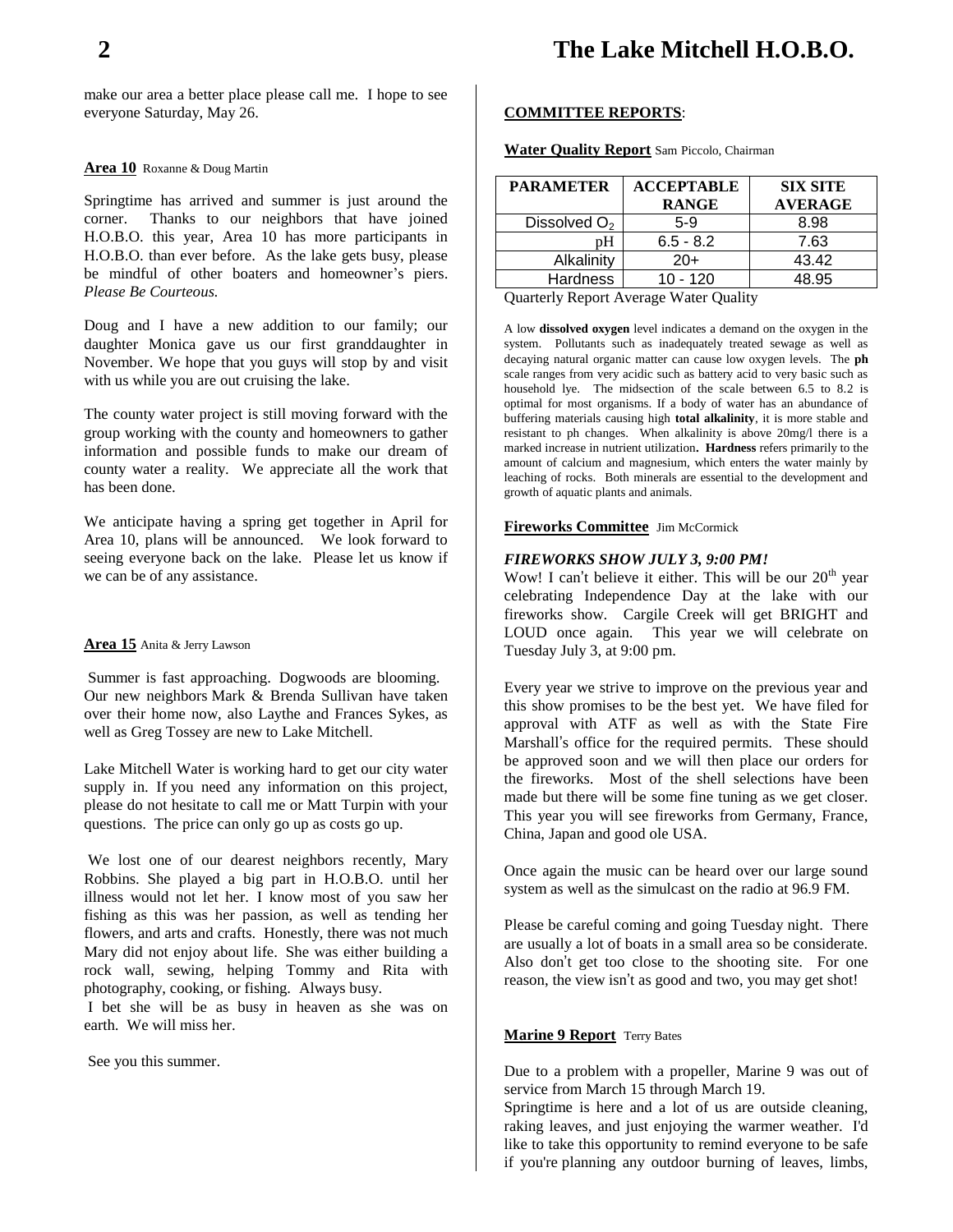etc. Make sure you clean the area around the burn pile and keep a water hose ready in case you need it, and never burn on a windy day. Late afternoons are usually the best time to burn but make sure you wet the embers down the following morning. Completely soak all ashes and embers before you leave them unattended. We've had an excellent fire safety record on the lake and I'm sure everyone wants to keep it that way. Enjoy springtime, and please be safe.

#### **BULLETIN BOARD**

#### **2007 Calendar of Events**

H.O.B.O. is your organization! Members are welcome at all meetings and social functions. Annual membership dues in H.O.B.O. are \$25.00 per family, payable each January. See the back page of this newsletter for the applicable form.

|         |                           | <b>FUMC Clanton</b>                                                                                                  |
|---------|---------------------------|----------------------------------------------------------------------------------------------------------------------|
| 4 p.m.  | <b>Annual Picnic</b>      | Higgins Ferry                                                                                                        |
| 2 p.m.  | Area Rep meeting          | location TBA                                                                                                         |
| 9 p.m.  | Fireworks                 | Cargile Creek                                                                                                        |
| 10 a.m. | Pontoon boat parade       | <b>Higgins Ferry</b>                                                                                                 |
| 2 p.m.  | Speed boat parade         | <b>Blue Creek</b>                                                                                                    |
|         |                           | <b>FUMC Clanton</b>                                                                                                  |
|         |                           | <b>FUMC Clanton</b>                                                                                                  |
| 8 a.m.  | Fall lake clean-up        | Higgins Ferry                                                                                                        |
| 7 p.m.  | Annual General Membership | <b>TBA</b>                                                                                                           |
|         | meeting                   |                                                                                                                      |
|         |                           | 6:30 p.m. Board of Directors meeting<br>6:30 p.m. Board of Directors meeting<br>6:30 p.m. Board of Directors meeting |

#### **New phone books are being printed now**

The newest edition of our Lake Mitchell Directory is ready for distribution! Each paid member household will receive one free copy. After initial distribution extra copies for paid members will be available for \$5.00 per book. If you are not yet a member and desire a directory, please be sure to fill out the form on the back of this newsletter to join and reserve your copy.

*A BIG "thank you" to Kristi Austin (daughter of Jan & Duncan Austin - Area 15) for all her hard work getting the new 2007-2008 phone books ready. She does an outstanding job!*

#### **How do you know you are a member?**

Your newsletter mailing label will have an "M" and the digits "07" if we have received your dues for the 2007 calendar year. The first line also contains a digit(s) representing the area where you reside on the lake. Use this digit to determine who to contact as your area rep. We value your membership yearly! Your dues help support projects sponsored by the organization and every little bit helps. Thank you for your continued support.

#### **River Church resumes Memorial Day**

## **3 The Lake Mitchell H.O.B.O.**

#### *Shall We Gather at the River – Hymn 202*

Our unique River Church season begins Memorial Day Sunday and continues through Labor Day Sunday each year. The service is sponsored by First United Methodist Church of Clanton. They go to great effort to bring equipment and personnel to provide a meaningful time of worship throughout the summer months. You may come by boat or by car to Higgins Ferry launch. Tie up at the pier or bring your lawn chair and come to John Trobaugh Pavillion to join us. All are welcome regardless of denomination, come as you are and bring your weekend guests.

One further note, an article referring to our River Church can be found in the April 2007 issue of *Southern Living* magazine.

#### **911 Boathouse Signs**

We have a supplier for the green on white address identification signs for use on your boathouses and piers. These are a significant aid to Marine 9 in case of emergency. The cost of the sign is \$9.00. If you would like to have it mailed directly to you rather than coordinate pickup from your area representative, the cost of mailing is an additional \$3.00 per sign. If you do not have one and would like to order, please contact Judy Murchison at 755-0521, or in Birmingham at 823-2308. Her email is [gugga4@bellsouth.net.](mailto:gugga4@bellsouth.net) As an alternative you may contact Jim Woodrow at 663-4196 or 755-0055, **[ajwking@aol.com](mailto:ajwking@aol.com)**.

#### **Memorial Gifts**

| In memory of | from                 |
|--------------|----------------------|
| Mary Robbins | Dan & Judy Murchison |

*The Lake Mitchell Memorial Fund is available for gifts in honor or in memory of a friend or loved one. Please send your contributions to our post office box and note your check accordingly. The intent is to set aside these funds until there is a sufficient amount to fund special projects.*

#### **ANNOUNCEMENTS**

*This section has been added to our regular format to announce human interest items such as births, deaths, weddings, etc. If you have an announcement to submit please email the notice to [beckmau@earthlink.net](mailto:beckmau@earthlink.net) and [gugga4@bellsouth.net](mailto:gugga4@bellsouth.net) for editing and inclusion.*

Submitted by Tommy Robbins **THE FISH ARE MUCH SAFER NOW**.

In case you have not heard, MARY ROBBINS passed away on February 22, 2007. Mary had battled long and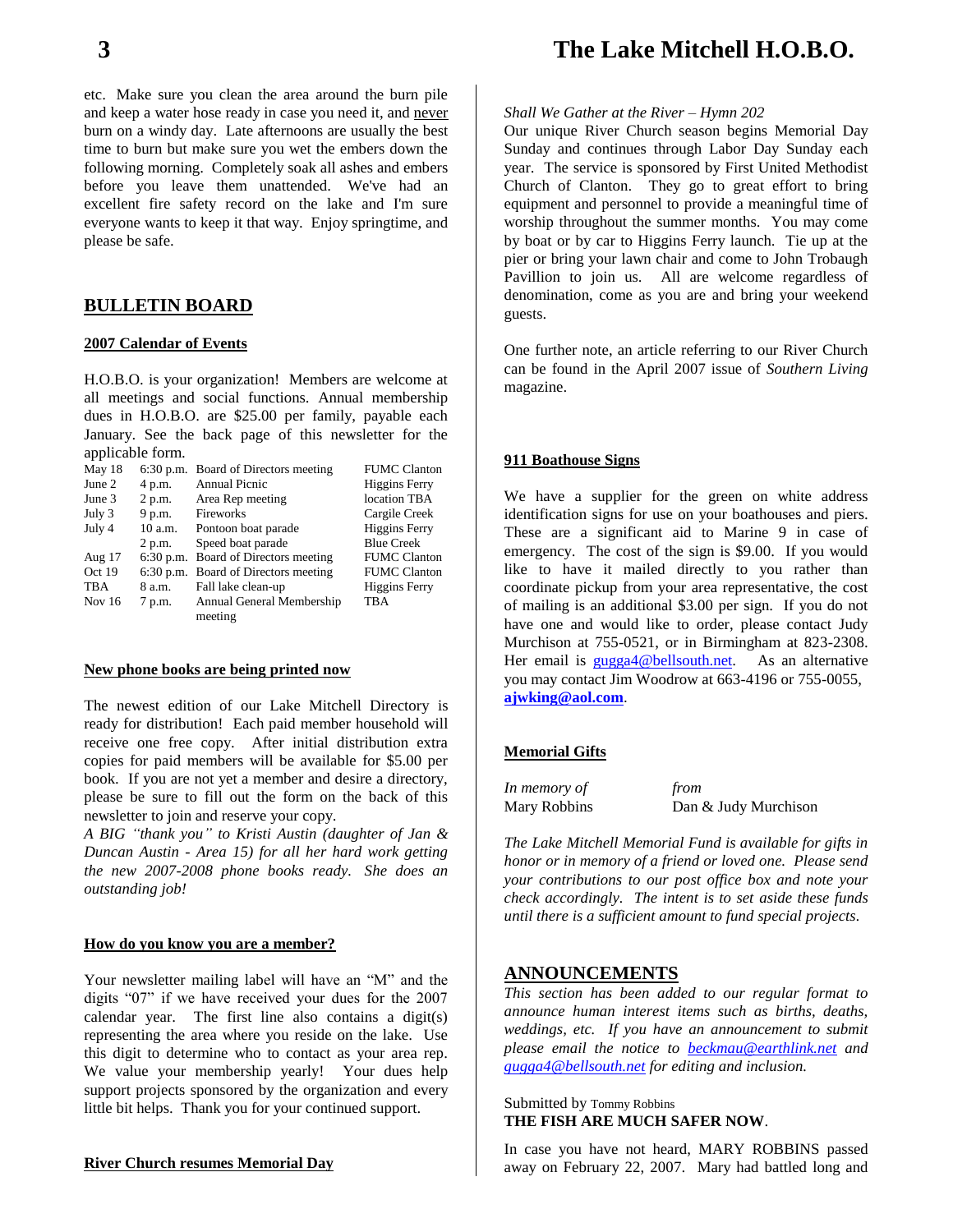hard with emphysema, COPD and osteoporosis. Mary and Charles purchased their lot on Lake Mitchell in 1969 and my, how things have changed since then. Mary is one more of the generation that has gone on to fish in that beautiful pond in Heaven, along with her husband CHARLES ROBBINS, friends DUCK THOMPSON, JAMES SPIGNER, LUKE CRANFORD, FRANK WHITFIELD and (BLACK) MARY PRYER, as they called her. I would bet you that these seven people collectively caught more fish out of Lake Mitchell than any other seven, past or future. They really enjoyed the old days on the lake. Mary has surely gone on to Heaven and the manner of her passing was truly a miraculous blessing. Tommy Robbins is writing a letter describing the event that should be ready around April 1, 2007. You may contact him at 205 755-6887 or [verbenapecanco@bellsouth.net](mailto:verbenapecanco@bellsouth.net) for a copy. He also would like to tell the story at a future H.O.B.O. meeting.

Mary will be missed for many reasons. Her garden may have deteriorated in recent years due to declining health, but now her absence of touch will be most evident. The lake just won't be the same without her riding her favorite fishing holes. She shared the locations with others though! We will miss her very much.

Donations are still being accepted for a memorial for Mary to be placed beside Charlie's flagpole.

May God continue to bless Lake Mitchell.

#### **JIM WOODROW ELECTED PRESIDENT**

A resident of Lake Mitchell, Jim Woodrow of Area 2 has been elected as the new president of *Alabama Water Watch Association*. This is yet another example of our community caring and working with others toward a better environment.

#### **H.O.B.O. Spotlight**

#### **Meet our new area representatives!**

#### *Area 5 Sonny and Peggy Bullard*

We are excited to be the new area reps and hope we can all get to know one another better this year. We will start by telling you a little about ourselves and our family. Peggy and I have been married 44 years and have two children and a dog named Venus. Our eldest, Teresa and her husband Roger have given us 3 wonderful grandchildren; Courtney 18, Erin 16, and Austin 14. They have lived in Romania, New York and we are happy to report they now live 3 hours away in Pensacola. Well, except for Courtney who is a freshman at Lee University in Cleveland Tennessee. She is there on a tennis scholarship but she is still just three hours away in a different direction. Our son David and his wife Cindy are in Poughkeepsie, New York where David is a pastor and

## **4 The Lake Mitchell H.O.B.O.**

Cindy a secretary. Our dog Venus is a liver and white pointer that we call V for short. She is enjoying growing old with us at beautiful Lake Mitchell. Before retiring we lived in Hueytown for 32 years where I worked for US Steel as a heavy equipment mechanic. Peg worked as a marketing assistant/secretary at Southern Ductile Casting Company in Bessemer and retired from there after fifteen years.

We purchased our cinder block cabin in 1985 which was only 600 square feet but we didn't care; we were happy to be here. Later in 1999 we had the cabin pushed down and built the home we now live in with the hope of retiring to this beautiful spot some day, which we did in 2001.

We look forward to meeting all of you in our area and if we can be of any service please feel free to drop by our place, give us a call at 205-755-9514 or email to [bullspad@bellsouth.net.](mailto:bullspad@bellsouth.net) Send us news from you, your family or friends that you may want included in the H.O.B.O. news letter. Don't forget to send in your membership dues of \$25.00 for 2007 to receive your 2007-2008 phonebook. Be blessed and safe in 2007.

*Area 1 Blue Creek Chip and Leslie Durham* We moved to the Blue Creek area in March of 2006, having purchased Steve Corum's home. We are full time residents of Lake Mitchell. Leslie's father is former Marine Policeman Bill Attaway, and moving back home to Chilton County and Lake Mitchell has always been a high priority for her. She is an Environmental Engineer with the Alabama Department of Economic and Community Affairs Office of Water Resources in Montgomery. I am an attorney and work in a specialty practice devoted to nursing home planning, Medicaid and Medicare in Prattville, Alabama. We are members of Clanton First United Methodist Church. We spend our fun time on the water with our West Highland Terrier, Maggie.

There have been many changes in the Blue Creek area since we moved in a year ago. The development of the Alaga Lodge property continues, so we see lots of heavy equipment and large fires as they clear and divide the lots. There is also a lot more boat traffic in our small area now with people coming to look at lots for sale. Bo Warren has recently closed the camp ground at Blue Creek Marina and has hauled away all the old campers and busses. The newly cleared and cleaned up area is now for sale and looks so much better it will probably go quickly.

We really enjoy living on the water and look forward to many years here. Chip and Leslie Durham 215 County Road 551 Verbena, Alabama 36091

(205) 755-0084